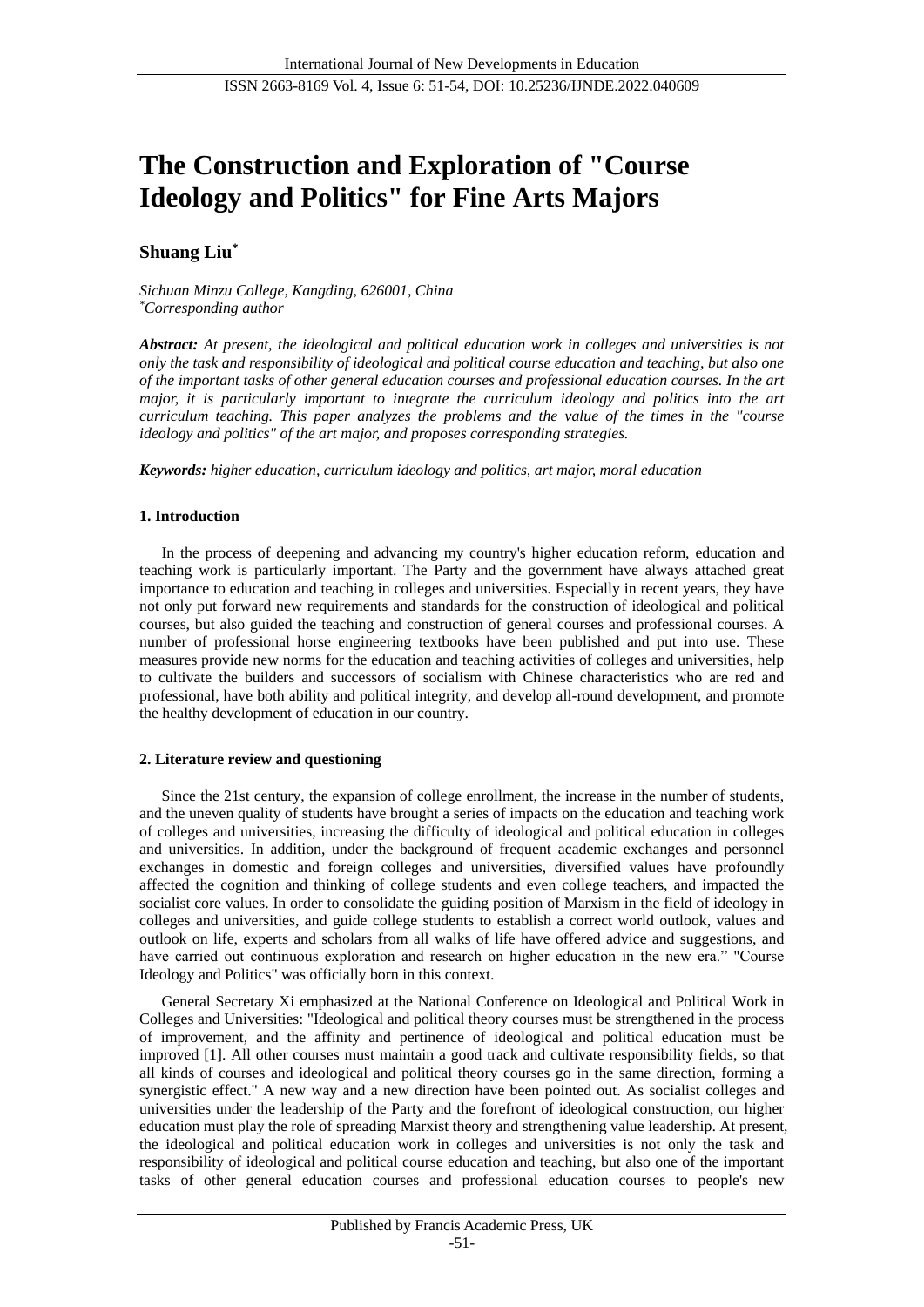# ISSN 2663-8169 Vol. 4, Issue 6: 51-54, DOI: 10.25236/IJNDE.2022.040609

requirements, new standards. However, to do a good job of "curriculum ideological and political" work in colleges and universities is not a simple matter on paper. It can be seen that "curriculum ideology and politics" is a choice between instrumental rationality and emotional rationality, which highlights the important content of socialist university education with Chinese characteristics, and reflects the socialist builders and successors. It is an inevitable choice for educating people in colleges and universities for all staff, the whole process, and all-round education [2]. Our colleges and universities are colleges and universities under the leadership of the party. The ideological and political work in colleges and universities is related to the fundamental issue of "who to train, how to train people, and for whom". Therefore, higher education must adhere to the correct political direction, fully implement the party's educational policy, implement the socialist school-running purpose, persistently spread Marxist ideology, do a good job in Marxist theoretical education, and lay a scientific ideological foundation for the healthy growth of students [3]. This is inseparable from the construction of "course ideology and politics". Therefore, it is necessary to cultivate the soul of curriculum construction and infiltrate the Marxist position, viewpoint and method into the curriculum system, in order to effectively enhance the value of college education and give full play to its leading role [4-5]. In addition, many scholars have carried out in-depth exploration and thinking on the practice and realization path of "course ideological and political" construction. Among them, building a new mechanism for collaborative education and infiltrating ideological and political education into the teaching work of various disciplines will help improve the pertinence and effectiveness of "course ideology and politics", and then form a multi-field, multi-level and multi-functional network nurture system [6-8]. For the art major, because of its origin from the soil of Western society, professional values and ethics are deeply influenced by Western cultural thoughts and values. Therefore, the construction of "course ideology and politics" for art majors is particularly important.

#### **3. The value of the times in the construction of "course ideology and politics" for art majors**

General Secretary Xi pointed out at the National Conference on Ideological and Political Work in Colleges and Universities: Ideological and political work "must focus on students, take care of students, and serve students, and constantly improve students' ideological level, political awareness, moral quality, and cultural literacy, so that students can become both political and political, comprehensive and comprehensive developing talents [9]".

## *3.1 Feasibility of "course ideological and political" construction for fine arts majors*

The major of Fine Arts is a second-level discipline under the Arts, with strong application and practicality. The art major is constantly growing and its influence is increasing day by day. The development of the art major is inseparable from the strong support and promotion of the state. In particular, the quality education in primary and secondary schools has brought a large number of artistic talents, which has prompted colleges and universities to strengthen the emphasis and investment on the art major. In particular, the value pursuit of truth, goodness and beauty advocated by fine arts has strong consistency and relevance with the value stance of Marxism, which creates feasibility for the construction of "course ideology and politics" for fine arts majors. In 2019, the Fine Arts major fully launched the education and construction of "course ideology and politics", requiring all teachers to take Marxist thinking as their standpoint in the process of lesson preparation and teaching, actively integrate into the content of ideological and political education, and guide students to establish a correct world outlook in a subtle way, view of a person's life, values.

#### *3.2 Necessity of "course ideological and political" construction for fine arts majors*

My country's higher education is socialist education under the leadership of the Communist Party of China. The purpose and fundamental task of education is to train builders and successors of the socialist cause. Therefore, college education must be guided by Marxist theory, starting from the top-level design and overall system of the curriculum, to solve the problem that professional courses and ideological and political courses go in the same direction [10]. General Secretary Xi speech at the National Conference on Ideological and Political Work in Colleges and Universities has provided a path and pointed out the direction for the construction of "course ideology and politics" in various majors. In addition, the current professional exchanges between domestic and foreign universities have increased, and internationalization has become an important indicator to measure the level of colleges and universities. Frequent international academic exchanges, on the one hand, promote the in-depth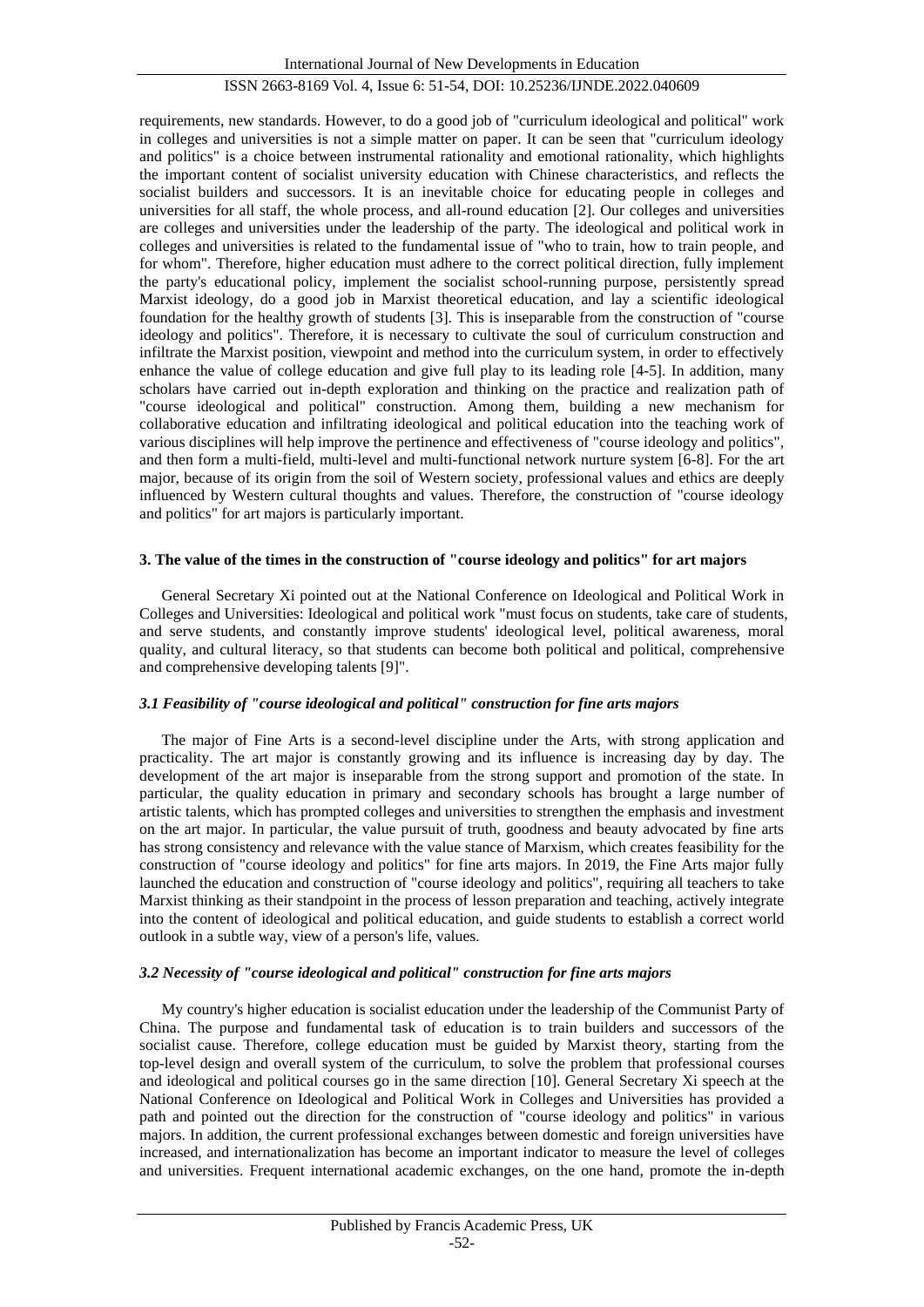## ISSN 2663-8169 Vol. 4, Issue 6: 51-54, DOI: 10.25236/IJNDE.2022.040609

understanding and cooperation between Chinese and foreign cultures, and promote the development of science and technology culture; the teaching management and personnel training in colleges and universities has brought an impact.

Art major is mainly to train students to master the basic principles, basic knowledge and basic skills of art, so that students can become teachers who can conduct art teaching and teaching research in colleges, primary and secondary schools after graduation, or engage in aesthetic education-related workers. Based on the training goals of fine arts talents, it is particularly important to strengthen the ideological and political education of students and integrate the course ideology and politics into the teaching of fine arts courses.

## *3.3 The urgency of the "course ideological and political" construction of fine arts majors*

The rapid development of the art major and the expansion of the scale of education and training have made its influence increasing day by day. However, problems such as personality shaping at the university stage and poor ideological awareness of students are ignored, which seriously affects the development of professional fine arts. In order to effectively curb this phenomenon, the training of fine arts talents urgently needs to improve the requirements and standards, strengthen the education of socialist core values and ethics, and improve the comprehensive quality of students through the guidance of values. In addition, to strengthen the construction of fine arts talent team, it is also necessary to increase practical teaching and integrate "course ideology and politics" into professional practice activities.

#### **4. Strategies of "course ideology and politics" for fine arts majors**

#### *4.1 Raising awareness of moral education*

"Education-oriented, moral education first" recognizes the importance of moral education to moral education. Adhere to the ideological and political education throughout the whole process of education and teaching, so that people-oriented, moral education, educating people with aesthetics and culture, mastering the laws of students' physical and mental development and cultivating education, and being able to view students from a developmental perspective It can implement educational and teaching activities according to the characteristics of students, and has the comprehensive educating ability to promote the all-round development of students through subject teaching and team activities. When creating art works, you can choose themes related to moral education, such as the red theme centered on the party, beautiful rivers and mountains, traditional virtue stories, etc., so that students can create works under the theme of moral education.

Increase the emphasis on moral education from all aspects, practice moral education in art classrooms, improve the moral education awareness of teachers and students, and enhance the effectiveness of moral education.

#### *4.2 To hone the comprehensive ability of art teachers*

Professional teachers are the direct practitioners and the main force in carrying out educational and teaching activities in colleges and universities, and they are the guarantee force for completing various teaching tasks. If art teachers can carry out moral education throughout the teaching process, the effect of moral education will be greatly improved. This requires that teachers of art majors need to have comprehensive abilities, not only mastering professional knowledge and skills, but also acquiring non-professional knowledge and continuously improving their awareness of learning. Teachers majoring in art can improve their comprehensive ability by participating in some comprehensive training or continuing education, so that art teachers have the ability and consciousness to integrate moral education into the curriculum.

The construction and promotion of "course ideology and politics" is inseparable from the support and cooperation of art teachers, especially front-line professional teachers. It can be seen that the cognition, thinking and action of teachers of art majors play a crucial role in the construction of "curriculum ideology and politics" in colleges and universities.